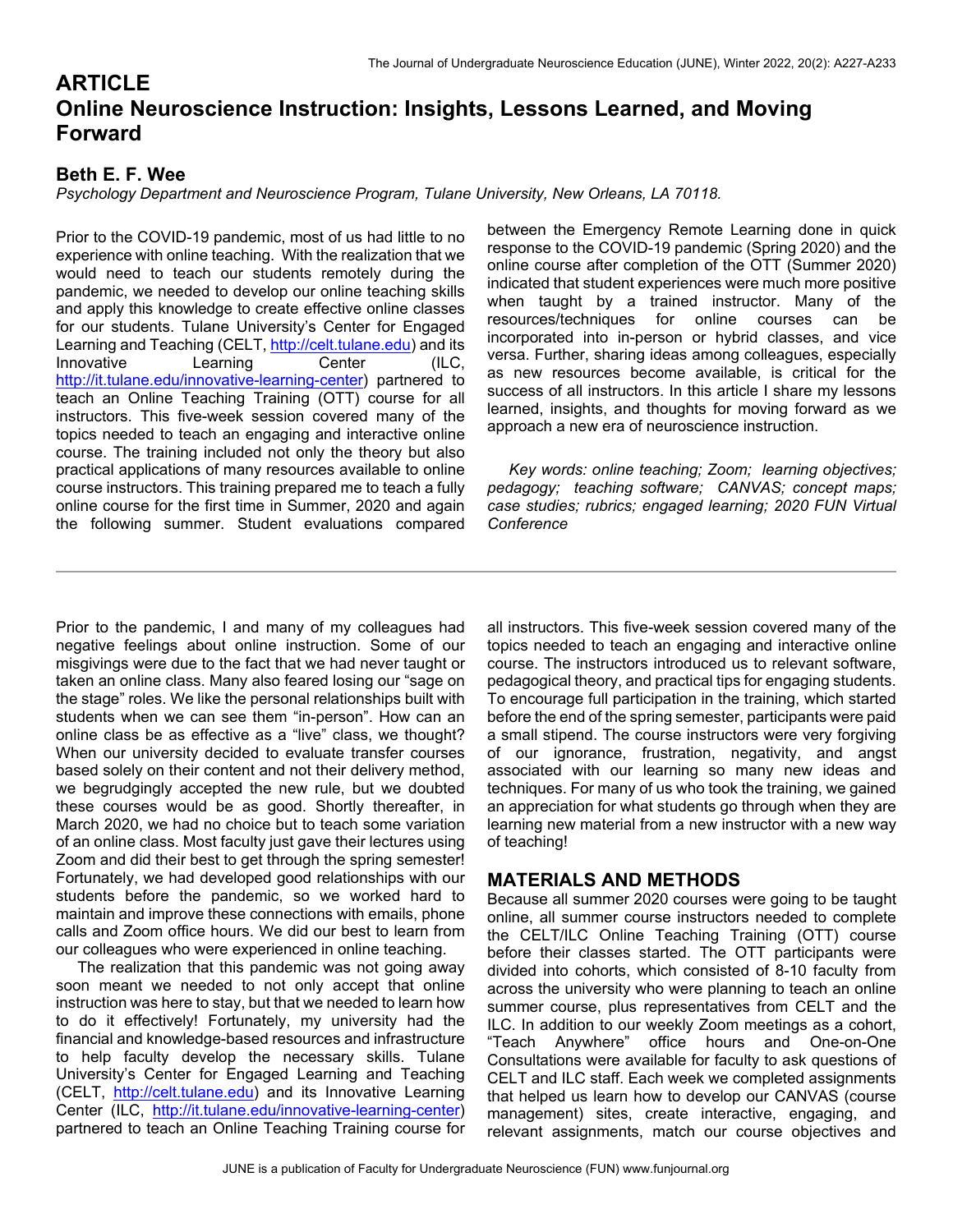**At the conclusion of this program, the successful online instructor will be able to:** 

- **Identify principles and best practices of online pedagogy**
- **Create an online course aligning course objectives, learning outcomes, content delivery, learning activities, and assessments in an easy-to-navigate experience for students**
- **Utilize a variety of technologies to facilitate delivery of the online course and achievement of course learning outcomes**

*Table 1.* Learning Outcomes for CELT/ILC Online Teaching Training (OTT) Course.

learning outcomes to the course material, address issues of accessibility and inclusivity, and to effectively communicate with our students. Many discussions focused on the available software to incorporate into our online courses. The learning outcomes of the Online Teaching Training are shown in Table 1. The OTT course was taught again in the later part of the summer and again during the academic year. It has been completed by over 400 course instructors to date, with participants from diverse areas within the university (Tulane CELT, personal communications).

 My summer course, "Brain and Behavior", was the same class I taught in the spring, and which I had taught several times before as an "in-person" class. Brain and Behavior is the first core course in our Neuroscience major. It also fulfills the biopsychology requirement for our Psychology major and minor. The spring class with seventy-five students consisted of lectures and class discussions. I had used CANVAS to post my power point lectures, points earned from "clicker" questions, exam grades, and announcements. In response to the COVID shutdown, I used Respondus/Lockdown Browser software (https://web.respondus.com/he/lockdownbrowser/) to administer online exams. Although this worked well for me, some of my colleagues do not like using this software, as they are not convinced that it prevents cheating. Further, it requires the use of webcams which not every student has, so its use can be an equity issue. Fortunately, our university was able to provide a webcam to any student who did not have access to one. Most of the students were second semester freshmen or sophomores, majoring in neuroscience or psychology. In contrast, twenty-three students completed my summer online course, and they consisted of rising sophomores to rising seniors. Their majors included anthropology, biomedical engineering, cell and molecular biology, communications, English, finance, homeland security, marketing, neuroscience, philosophy, psychology, psychology and early childhood, and public health. Thus, the background and interest levels varied widely among the students in the summer course.

### **LESSONS LEARNED**

One benefit of working with faculty from different disciplines for our Online Teaching Training was the shared experiences and expertise. For example, while I had used CANVAS for several semesters and was familiar with the Gradebook, Syllabus, Announcements, and Modules tools, I had never used the Discussions feature, in part because I had no idea how to grade student contributions objectively and did not know how they could be used effectively in my science classes. I learned from a history professor in my cohort about how she established rubrics for the submissions, which required students to not only share their own ideas, but to make constructive comments in response to their classmates' posts. This practice not only engages the students with the course content, but also with classmates and the instructor, the three-way interaction concept (Nilson & Goodson, 2018) that was discussed in our OTT! The use of rubrics in CANVAS (https://community.canvaslms.com/t5/Instructor-Guide/tkbp/Instructor#Rubrics) has made grading discussions as well as other assessments faster and more objective. I also learned how to make much better use of the CANVAS Modules. Other cohort members shared their successes (and frustrations!) about their experiences using different software for video production, online testing, group editing, audience response systems, etc. By learning together as a cohort and from the other course instructors, we gained confidence in our skills, shared what we could, and realized how many resources were available to us. (See Appendix 1).

 Participating in a course about teaching and having a specific course to prepare forces one to reflect on the value of the different assignments and consider how they relate to learning objectives. Having used Zoom to give the last lectures in the spring course already taught me that I would lose the benefit of seeing all the students and engaging with them in ways one can in a live lecture setting. Fortunately, I had many useful resources to incorporate other ways to engage the students (Appendix 1). For years a colleague had touted the benefit of Concept Maps (Novak, 1991), but I had never taken the time to learn how to use them. One of our assignments in the Online Teaching Training was to make our own concept map (https://www.youtube.com/watch?v=sZJj6DwCqSU).

Armed with my new knowledge, I added a concept map in the Neuroanatomy Module of my online class. I was pleased to see how effective this assignment was, especially for students who often struggle with neuroanatomical terms and concepts. This method of engagement was helpful for students to learn a lot of information in a more organized way, with each of them organizing the information in a way that made sense to them. Students were not graded on how artistic their maps were, but rather how complete they were and if they had made good attempts at grouping terms and linking concepts. After they submitted their first drafts, the students worked together in Breakout Rooms on Zoom during our class. During these sessions, the students shared their concept maps and made suggestions to each other about additional connections that could be made.

 Another colleague shared her positive experiences using case studies. For a small fee, instructors have access to resources relevant to teaching neuroscience (and psychology, biology, medical sciences, etc.) available from the National Center for Case Study Teaching in Science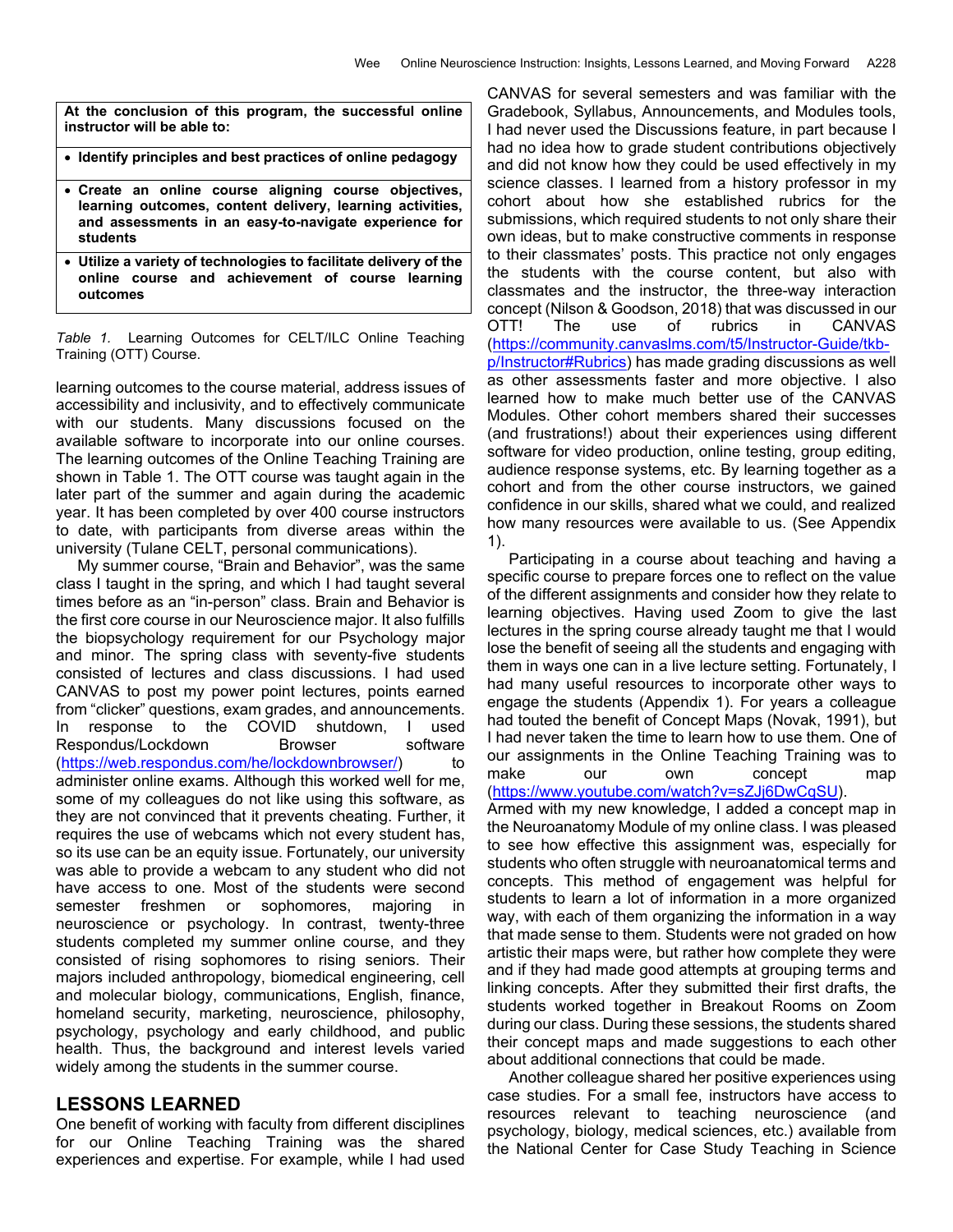| What were the best aspects of remote learning in<br><i>this course?</i> |  |
|-------------------------------------------------------------------------|--|
| The inclusion of easily accessible supplemental lectures                |  |
| Nice to be able to re-watch videos for the purposes of                  |  |
| studying and learning material                                          |  |
| N/A This class was much better when it was in person.                   |  |
| I appreciated the many office hours and opportunities for               |  |
| help and appreciate that [instructor] wanted us all to                  |  |
| participate in class                                                    |  |
|                                                                         |  |
| What were the biggest challenges of remote learning                     |  |
| <i>in this course?</i>                                                  |  |
| No benefits to learning online                                          |  |
| An invasion of privacy to be recorded during exams                      |  |
| More difficult to ask questions, harder to engage with                  |  |
| online lecture                                                          |  |
| Low network speed. (Others mentioned technical                          |  |
| difficulties)                                                           |  |
| Not as good as the in-person lectures                                   |  |
| Harder for me to focus when I have to take classes in<br>my bedroom.    |  |

*Table 2.* Course Evaluations – Spring "Emergency Remote Teaching." These are student comments.

(https://sciencecases.lib.buffalo.edu/). (Note that good examples can be found in JUNE, e.g., Wiertelak et al., 2016 and several examples in more recent issues). I used some of these case studies to create group projects, including student presentations on Zoom, and to generate CANVAS discussions (now that I knew how to use rubrics and grade the discussions objectively!). I learned how to use Yuja software (http://yuja.com) to create my own asynchronous materials (e.g., greetings to students, presentation videos, including some with embedded quiz questions). Video production and editing can be done with a variety of other software applications (Appendix 1). Having taught summer classes before, I adapted previously used in-person assignments to online assignments and maintained the learning benefits to the students. For example, to encourage students to work independently while keeping up with the material in a fast-paced, short summer session, I modified my previously used clicker questions into "check your knowledge quizzes" that students took at the end of each topic. My "Neuroscience in the News" assignments, to get students to evaluate current research as it is presented to the public, was expanded to include both written submission and oral discussion during class. This was a nice "break" from my lecturing and required more active participation from the students.

 After my summer online course was finished, I compared the comments received in my spring course evaluations, which were based on "Emergency Remote Teaching" (Table 2) with the comments from the course evaluations, based on an online course taught by a trained instructor (i.e., me!) (Table 3). These comments clearly showed that "just giving Zoom lectures" is not online teaching! Both the students and instructor need to be trained!

In comparison to the comments from students during the

"Emergency Remote Teaching" in the spring (Table 2), the comments from students in the fully online course (Table 3) were more positive and reflected the benefits of my online raining. The summer students were given many more opportunities to engage remotely with course content, with me, and with each other. Students in both classes had common concerns related to internet challenges and taking their classes at home, but the summer students were more engaged in the online activities.

## **INSIGHTS**

Despite the stresses of learning to teach online in a short time span, during a pandemic, no less, the efforts paid off. Being a student myself forced me to experience the "uncomfortable" feeling of not always knowing what was expected, making deadlines, reading and considering the feedback that the course instructors provided, and learning from my mistakes. I understood better the frustration students have shared about doing group work. The concepts of "formative and summative assessments" that I had learned previously were reinforced with practical applications for my online course. My use of "check your knowledge quizzes", concept maps, case studies, discussion posts, and group presentations all proved effective in engaging the students. I was exposed to new technologies, some that were applicable to my course, others not, but all gave me knowledge of available resources (Appendix 1).

 The Online Teaching Training, my own observations from the summer class, and various discussions with the CELT and ILC staff showed that instructors are not the only ones who need to prepare for a successful online class. Students also must learn how to be successful in their online classes. They need stable internet connections, a dependable computer (ideally with webcam for taking online exams), and a quiet, distraction-free workspace. Students must familiarize themselves with the syllabus and course management system; my first "low stakes" quiz was to test student knowledge of such information (e.g., What % is the final exam worth? Where will you find the Powerpoint presentations that are posted on CANVAS? When is the case study due?). In addition, I learned the importance of building community in the online class (Darby & Lang, 2019) and three-way interactions which lead to success in all courses, especially when teaching online (Nilson & Goodson, 2018). Faculty can foster these interactions in numerous ways (Table 4).

 By being a student in an online class, I gained the insights of what my students might experience and saw how they might view my courses, both online and in-person. Having taught neuroscience courses for many years, I often focused on the course content and did not pay as much attention to the delivery method. In my in-person classes, I gave lectures, engaged the class with discussions, and incorporated teaching tricks like "think-pair-share", oneminute papers, clicker questions, and other pedagogy ideas. Teaching online meant using these same methods, but also broadening my understanding of how students learn, their possible distractions and limitations, and coming up with new ways to engage them. Because I felt more connected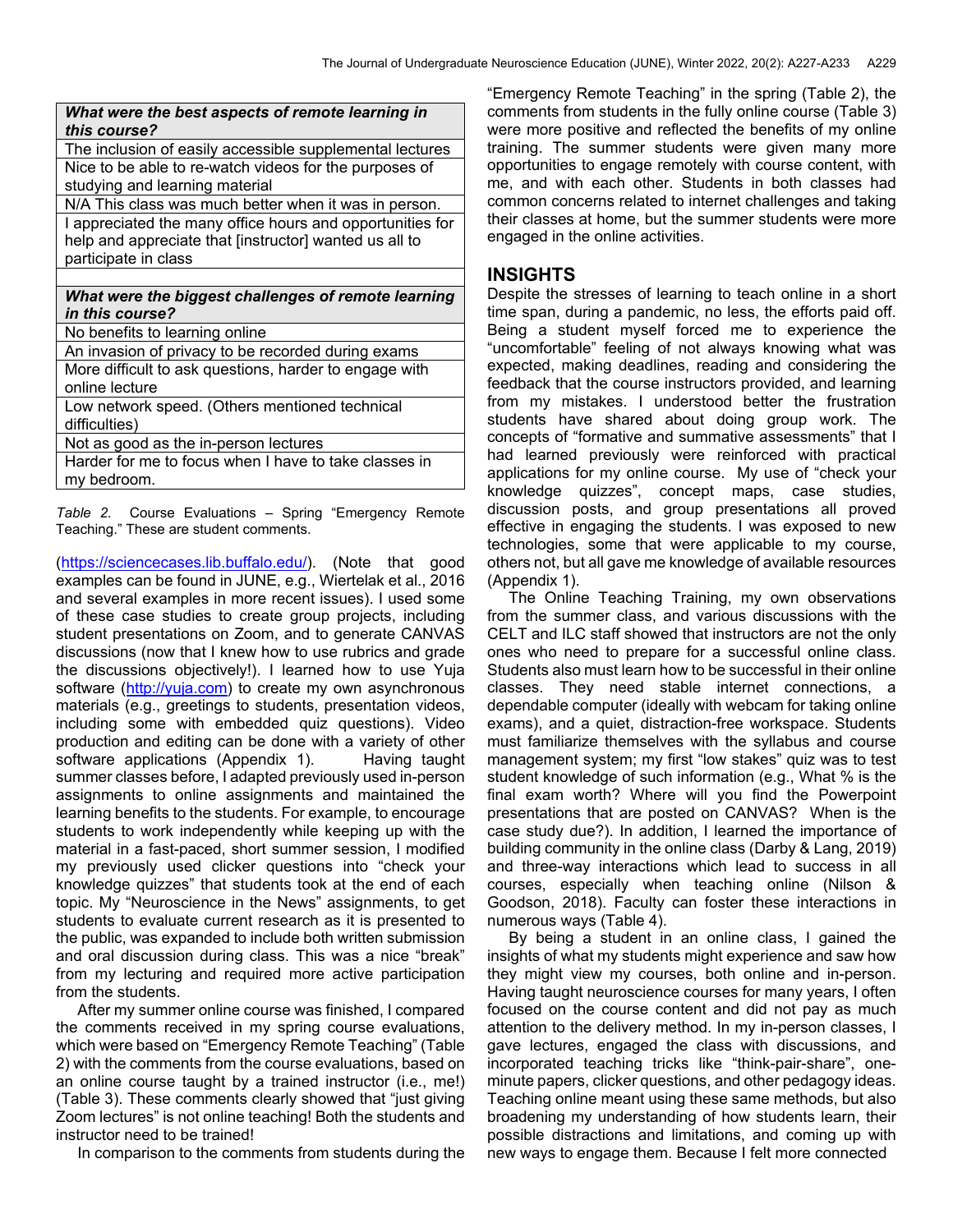| What were the best aspects of remote learning in<br>this course?                                                                                         |
|----------------------------------------------------------------------------------------------------------------------------------------------------------|
| Recorded lectures                                                                                                                                        |
| Being held accountable with online quizzes &<br>assignments                                                                                              |
| Instructor was easy to access, and I enjoyed                                                                                                             |
| participation that instructor encourages in the classroom                                                                                                |
| Class recordings, learning flexibility e.g., through the<br>"check your knowledge quizzes", office hours, chat                                           |
| function of Zoom where it was easy to ask questions and<br>get additional information                                                                    |
| Instructor was very engaging and always encouraging to<br>everyone despite being on a screen                                                             |
|                                                                                                                                                          |
| What were the biggest challenges of remote learning<br>in this course?                                                                                   |
| Staying focused (mentioned by a few students)                                                                                                            |
| Studying/test taking                                                                                                                                     |
| Getting to know fellow classmates (especially those who                                                                                                  |
| would not display their face), group work and some                                                                                                       |
| group discussions, and technology lags such as slow                                                                                                      |
| internet                                                                                                                                                 |
| Forcing myself to study because of the home<br>environment                                                                                               |
|                                                                                                                                                          |
| <b>Other feedback:</b>                                                                                                                                   |
| Course was very well organized and beneficial. I really<br>enjoyed the presentations we did at the end of the<br>course. Office hours were very helpful. |
| I preferred having this course online because of how<br>accessible everyone and all of the course material was                                           |
| I think this class was very close to an in-person                                                                                                        |
| experience because I felt that I was able to take in a lot                                                                                               |
| of information and I had access to multiple resources if I<br>needed additional help.                                                                    |
| I really liked learning all the information from the course.                                                                                             |
| I feel that it gives me a solid base for my neuroscience                                                                                                 |
| major.                                                                                                                                                   |
| Great class even though it was very challenging for me                                                                                                   |
| Difficult material to cover in such a short period of time                                                                                               |
| Instructor made remote learning almost challenge free                                                                                                    |
| I loved this course and hope to take another class with<br>this instructor.                                                                              |
|                                                                                                                                                          |

*Table 3.* Course Evaluations – Summer Online (with trained instructor). These are student comments.

to those students who "showed their faces" in the Zoom sessions, I asked if these students performed better in the class, overall. Interestingly, of those students who regularly had their videos on during class, all but one earned an A or B. Of those who regularly had their video off, only one earned an A. The others earned C or below. Sometimes internet connections are less stable with the video on, but this small comparison showed me the importance of staying connected, visually, with my students during Zoom sessions. This accountability forces students to focus and pay attention. However, the reasons students turn off their cameras vary, and issues related to equity and inclusion need to be considered (Castelli and Sarvary, 2021).

#### **MOVING FORWARD**

Having taken my first online course (about teaching online!) and having taught my first online course, I was much more prepared to not only teach online classes in the future, but to share my ideas with others. My first opportunity was at the 2020 FUN Virtual Conference, where I presented a poster summarizing these experiences. My intent in my poster session was to generate discussions similar to those that my OTT cohort had. Some of the attendees at my session had never taught an online class but were hoping to gain insights. Others were learning as I was. While I felt fairly well-versed at using Zoom and some of the teaching tricks I had acquired over the years, I felt that my knowledge of the available software was as an advanced beginner at best. My poster included my list of pedagogical insights and useful resources. Appendix 1 includes these resources plus several others based on discussions at the FUN conference and with my Tulane colleagues. During my session, we discussed ways to engage students, but I also encouraged participants to take advantage of all the resources available to them. Although using new technology can be intimidating, I encouraged the participants in my session to figure out which methods worked best for their own students, their specific course, and their comfort level/knowledge base.

 One of Tulane's CELT activities is their book club. In advance of Flower Darcy's Zoom visit to Tulane (https://tulane.app.box.com/v/2021sparkingsuccessprogra m) in December 2020, we read and discussed her book (cowritten with James Lang), "Small Teaching Online" (Darby and Lang, 2019). I found the ideas in this book useful not only for teaching online classes, but also to incorporate into my in-person classes. Instructors of hybrid courses will find them to be useful, as well. The ideas about creating community in the classroom, backward design (starting with the learning outcomes), and providing effective feedback, among other topics described in this book, as well as in James Lang's original "Small Teaching" book (Lang, 2016), have been incredibly helpful in how I design and teach my courses.

 Inspired by the many discussions and insights we gained from the summer trainings, my Tulane neuroscience teaching colleagues and I set up an every-other-week session starting in the 2020-2021 academic year which we call THINK (Teaching Help for Innovative Neuroscience Knowledge). At our THINK sessions we share information about new software and new uses of existing software, provide insights about how to address situations that arise in our class, and discuss curricular issues. We use Microsoft Teams (https://www.microsoft.com/en-us/microsoft-teams) to share resources. Having colleagues who are passionate about teaching and concerned about student success and making the time to meet and discuss our ideas, has been

incredibly rewarding and helpful. Preparing for and teaching my first online course had its challenges and frustrations. I was fortunate to have great support from my colleagues, which continues today. I offer these take-home messages that I learned from these experiences: (1) Online teaching training is essential! (and good ideas for online pedagogy often apply to in- person pedagogy!); (2) Many resources are available to help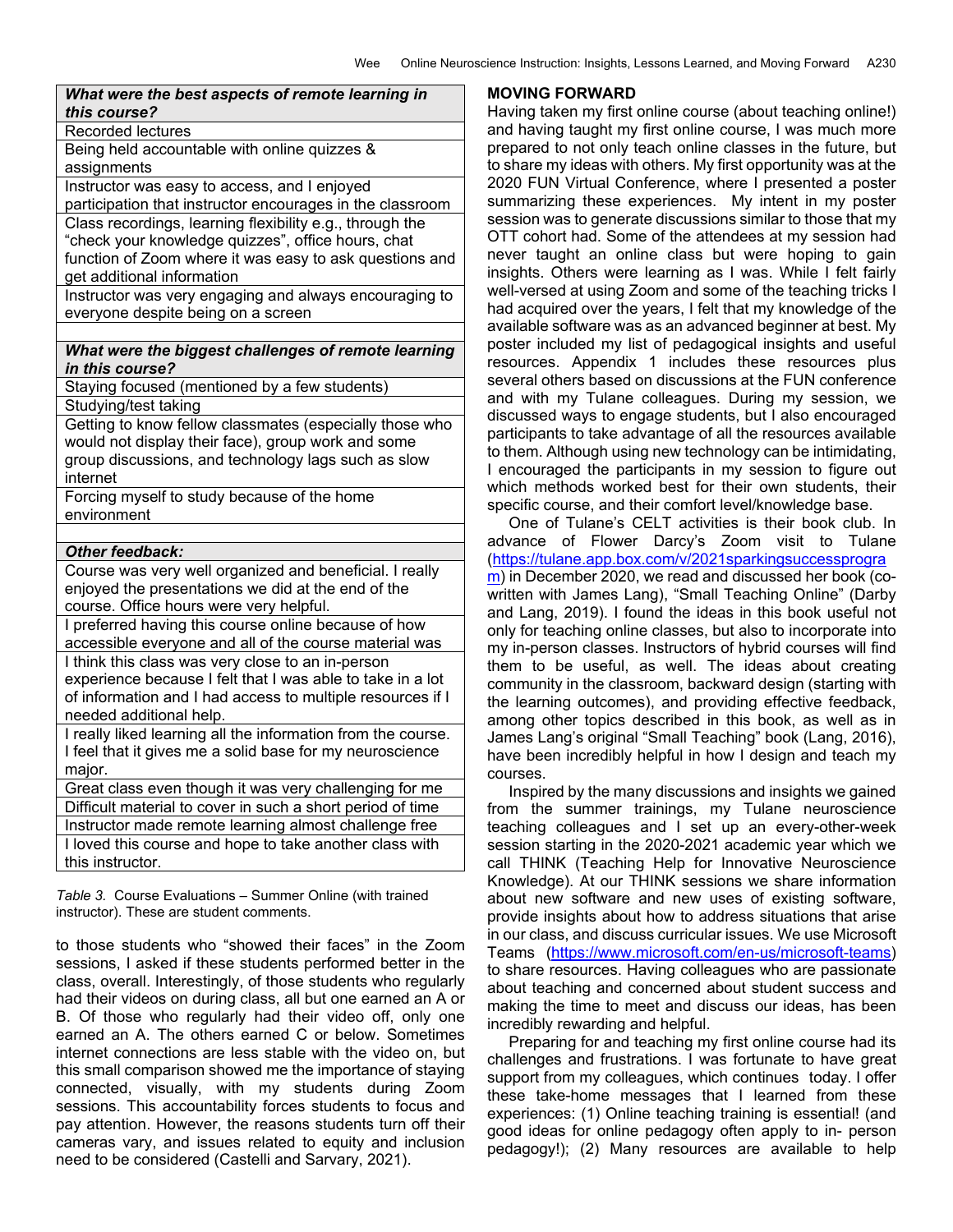**Student: Instructor** – e.g., Zoom office hours; one-onone discussions; email communication; audience response systems; use of whiteboards to enhance discussions; announcements posted on CANVAS (or other LMS) that provide clear, concise instructions for completing assignments; a "welcome video" posted in the beginning of the semester to introduce instructor to the students; an "about me" page on CANVAS that includes instructor photo, academic training, personal interests; participation in online discussions; surveys to solicit student feedback regarding the course/learning experience; meaningful and actionable feedback on assessments and learning activities

**Student: Course Content** – e.g., readings; videos; assignments (e.g., concept maps, case studies, check your knowledge quizzes); post-reading reflection exercises to improve student comprehension of content; online discussions; quizzes and meaningful automated feedback; links to websites for students to learn more about a topic

**Student: Student** – e.g., ice breakers, Zoom break-out rooms; group projects; online discussions; group editing assignments; peer review exercises; synchronous or asynchronous debates; Group Me, iMessage and other software apps to connect students with each other

*Table 4.* Ways to foster three-way interactions (Nilson & Goodson, 2018) essential for student success in an online course.

instructors, so make a point of talking to other instructors to learn which resources work for them; (3) Students also need to be trained in online instruction; they need guidance of how to navigate the course management system and how to be successful with their assignments; instructors should not make assumptions about what students know about the format of the course that they took so much time to develop; and (4) Practice makes perfect (or at least better!). I taught my Brain and Behavior class online again in summer 2021 and built on my successes from last summer while also improving some of the things that did not go as well as planned. For example, I explained to students that being able to see them helped me know how much they were paying attention and understanding my explanations. Students were much more willing to leave their cameras on, but they also felt safe explaining to me why they could not (internet issues, family members or other distractions in the background, etc.). In addition, I showed them the concept maps from the previous summer to give them an idea of how they might do theirs and devoted more class time for them to share ideas about their own concept maps. Further, I expanded the use of case studies, so they were not just part of the class discussion but also could be used as an option for the students' final project. Perhaps the most helpful modification that I made was to schedule the summative assessments (quizzes, final exam) to be asynchronous, in order to not use my synchronous time with the students.

Because the quizzes and exams were administered using Respondus/Lockdown Browswer software, students could take their assessments any time during the scheduled testing period (approximately 10 hours after our class ended). They understood that they were not to talk about the assessments with classmates until after the testing period was over, and each exam consisted of multiple questions on the same topic, so no exam was identical. Given the small class size, my reminder that they needed to follow our university's honor code, and that students really did not know each other well, I have no reason to believe that they shared information about the exams with each other. This practice of offering asynchronous exams to save time during synchronous meeting sessions has been used by several of

my colleagues who have taught online courses. This is an exciting time to be teaching neuroscience. We have colleagues who are excited about pedagogy and willing to share insights. Technologies are being developed to help us turn our creative thoughts into practical applications. We are more aware of the need for accessibility and inclusion (Penner, 2018; Theobald et al. 2020). The pandemic forced us to make substantial changes in the way we share information and engage our students. We already are passionate about our science, so let's share our passion with our students in the most effective ways!

#### **REFERENCES**

- Castelli FR, Sarvary MA (2021) Why students do not turn on their video cameras during online classes and an equitable and inclusive plan to encourage them to do so. Ecology and Evolution 11:3565–3576.
- Darby F, Lang JM (2019) Small Teaching Online: Applying Learning Science in Online Classes. San Francisco, CA: John Wiley & Sons.
- Lang, JM (2016) Small Teaching: Everyday Lessons from the Science of Learning. San Francisco, CA: John Wiley & Sons.
- Nilson LB, Goodson LA (2018) Online Teaching at its Best: Merging Instructional Design with Teaching and Learning Research. San Francisco, CA: John Wiley & Sons.

Novak J (1991) Clarify with Concept Maps. The Science Teacher 58(7):44. at the contract of the Available contract at a set of the contract of the contract of the contract of the contract of the contract of the contract of the contract of the contract of the contract of the contract o https://www.proquest.com/docview/214629281?pqorigsite=gscholar&fromopenview=true.

Penner, MR (2018) Building an inclusive classroom. J Undergrad Neurosci Educ 16(3):A268-A272.

- Theobald EJ, Hill MJ, Tran E, Agrawal S, Arroyo EN, Behling S, Chambwe N, Cintron DL, Cooper JD, Dunster G (2020) Active learning narrows achievement gaps for underrepresented students in undergraduate science, technology, engineering, and math. Proc Natl Acad Sci USA 117(12):6476-6483.
- Wiertelak EP, Frenzel KE, Roesch LA. (2016) Case Studies and Neuroscience Education: Tools for Effective Teaching. J Undergrad Neurosci Educ 14(2):E13-E14.

#### **ACKNOWLEDGEMENTS:**

Many thanks to Tulane University's CELT and ILC staff for their expertise, patience, and encouragement as we all learned to adapt to this new (for me and my students!) world of online teaching. Thanks, also, to my faculty colleagues for sharing their ideas and knowledge with me.

Submittted March 21, 2021; revises September 29, 2021; November 8, 2021.

Address correspondence to: Dr. Beth Wee, Psychology Department 2007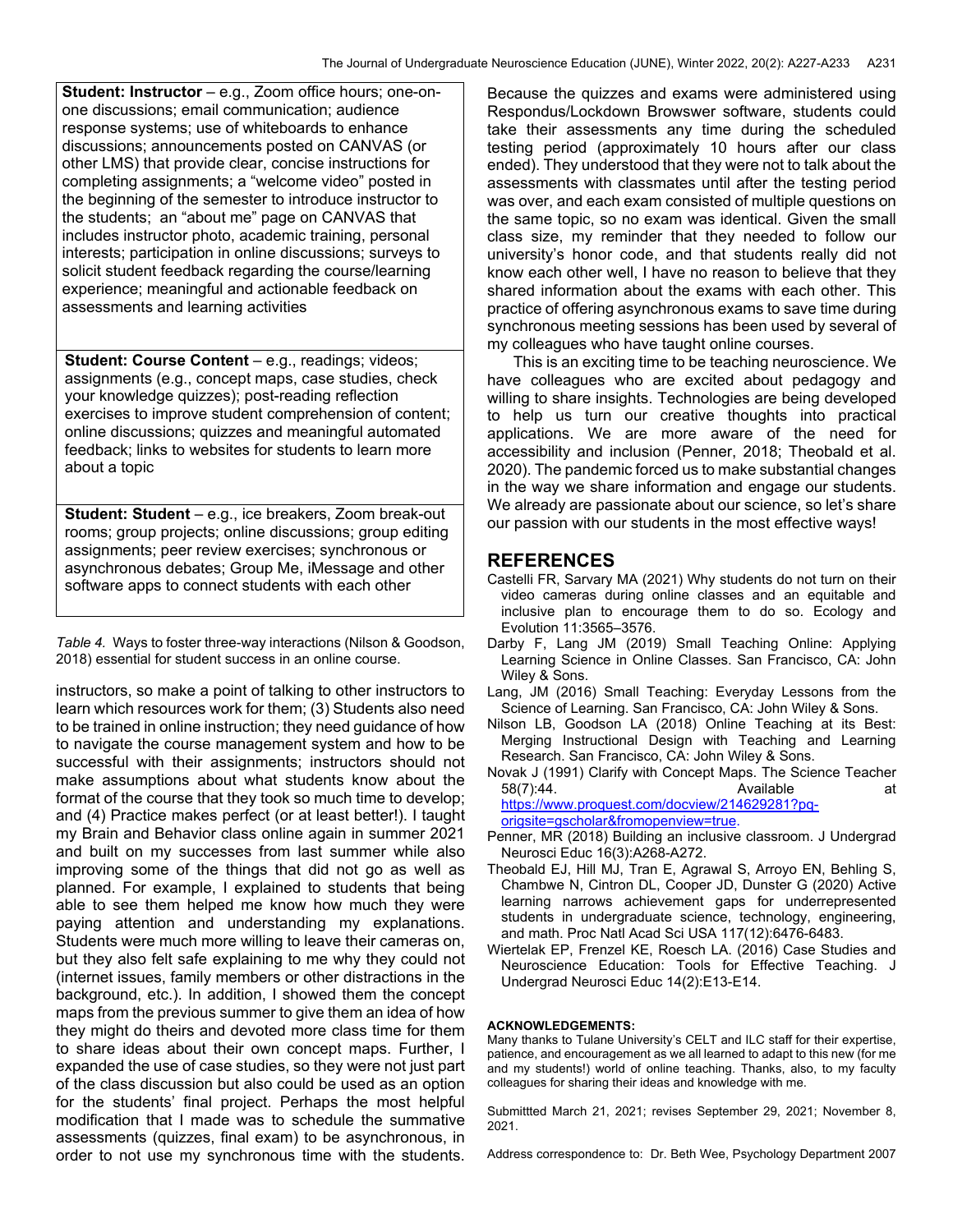Stern Hall, Tulane University, New Orleans, LA 70118. Email: bwee@tulane.edu

Copyright © 2022 Faculty for Undergraduate Neuroscience www.funjournal.org